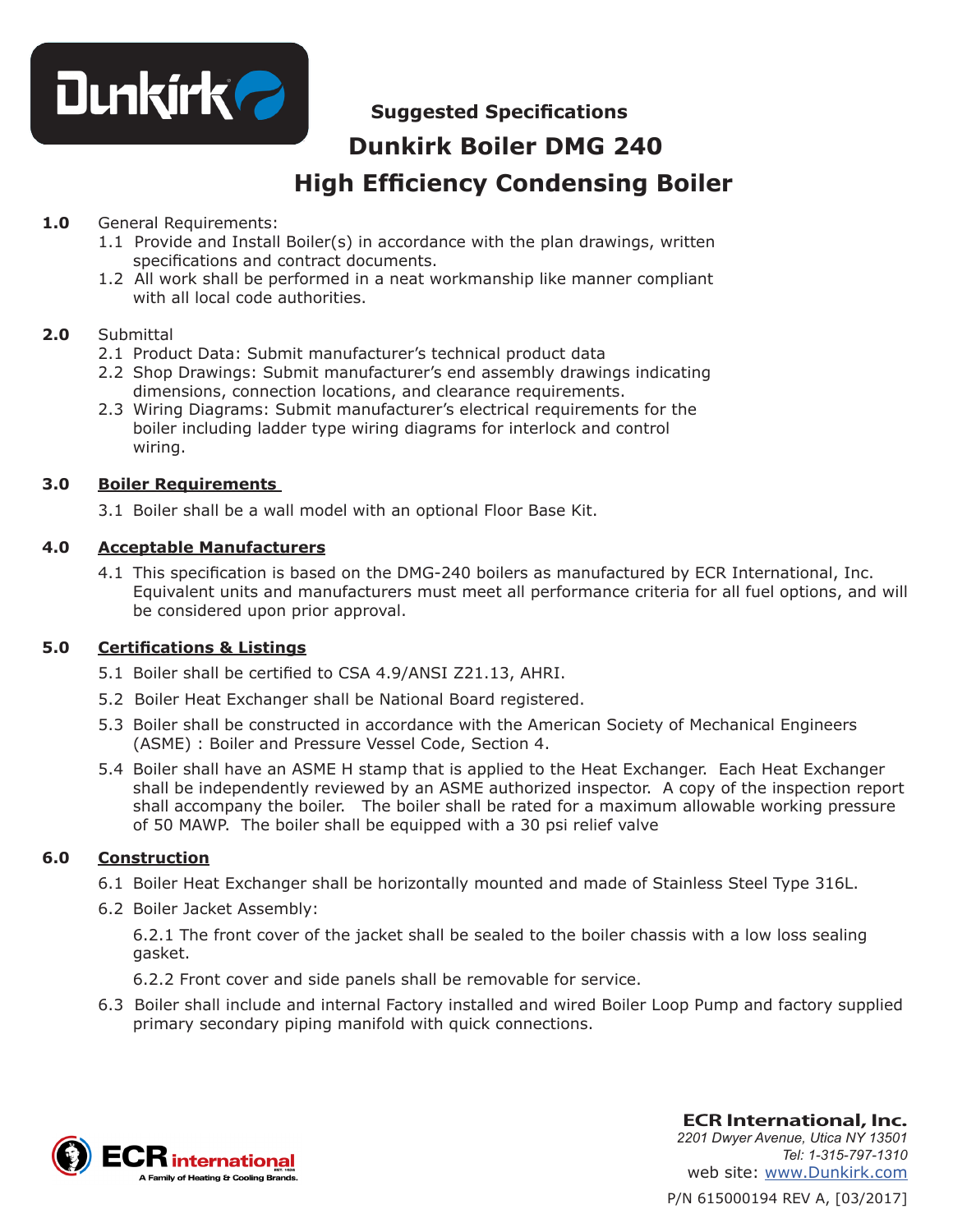#### 6.4 Burner Components

 6.4.1 Gas Valve shall be negative regulation delivering the proper quantity of fuel based on the speed of the combustion air blower. The valve shall be able to operate at gas supply inlet pressures as indicated.

| <b>Gas Supply Pressure</b>    |                               |                               |                               |
|-------------------------------|-------------------------------|-------------------------------|-------------------------------|
| <b>Natural Gas</b>            |                               | <b>Propane</b>                |                               |
| <b>Minimum</b><br>Inches W.C. | <b>Maximum</b><br>Inches W.C. | <b>Minimum</b><br>Inches W.C. | <b>Maximum</b><br>Inches W.C. |
| 3.0                           | 10.5                          | 5.0                           | 13.5                          |

- 6.4.2 Combustion air blower shall be equipped with a variable speed blower to regulate the amount of premix gas/air through the blower assembly and into the burner. The on board control system shall regulate the speed of the blower to modulate the capacity of the boiler from 15% input firing rate up to 100% input firing rate.
- 6.4.3 Gas Burner shall be constructed of a stainless steel to provide an even and consistent flame at all levels of modulation.
- 6.4.4 Ignition system shall consist of a a spark generator and a combined direct spark igniter (DSI) and flame sensing rod.

#### **7.0 Control/Safety Devices**

- 7.1 Boiler shall utilize a control and user interface with LCD text and graphics display that provides boiler operational/status information, self-diagnostic features, boiler operational history, multiple boiler applications, outdoor air sensor, and DHW Indirect tank priority.
- 7.2 Control system shall continuously monitor the boiler during operation and standby modes. The control shall operate in such a manor to receive input data from the supply, return and outdoor air temperature sensors and adjust the modulation rate accordingly.
- 7.3 Boiler's control system shall consist of the following:
	- 7.3.1 Safety devices factory installed on the boiler: Supply and Return water temperature sensors, high limit temperature sensor, vent temperature sensor, heat exchanger temperature limit, and Low Water Pressure sensor.
	- 7.3.2 The boiler control shall have Cold Start compensation and 30 second flame stabilization period.
	- 7.3.3 The boiler control shall have an Anti-Wind function that increases fan speed to reduce the risk of flame loss.
	- 7.3.4 The boiler control shall be capable of modulating the boiler loop pump speed to compensate for load conditions.
- 7.4 The boiler shall be equipped with; a temperature/pressure gauge, ASME certified pressure relief valve.
- 7.5 CSD-1 option which consists of the following additional field installed controls: Manual reset high limit device, UL Listed Probe Style manual reset Low water cut-off.

#### **8.0 Combustion Air And Flue Vent Exhaust**

- 8.1 The boiler shall be certified for:
	- 8.1.1 Coaxial venting
	- 8.1.2 Direct Venting
	- 8.1.3 Two-Pipe Venting
	- 8.1.4 Single Pipe Venting
	- 8.1.5 Common Venting



**ECR International, Inc.** *2201 Dwyer Avenue, Utica NY 13501 Tel: 1-315-797-1310* web site: www.Dunkirk.com

P/N 615000194 REV A, [03/2017]